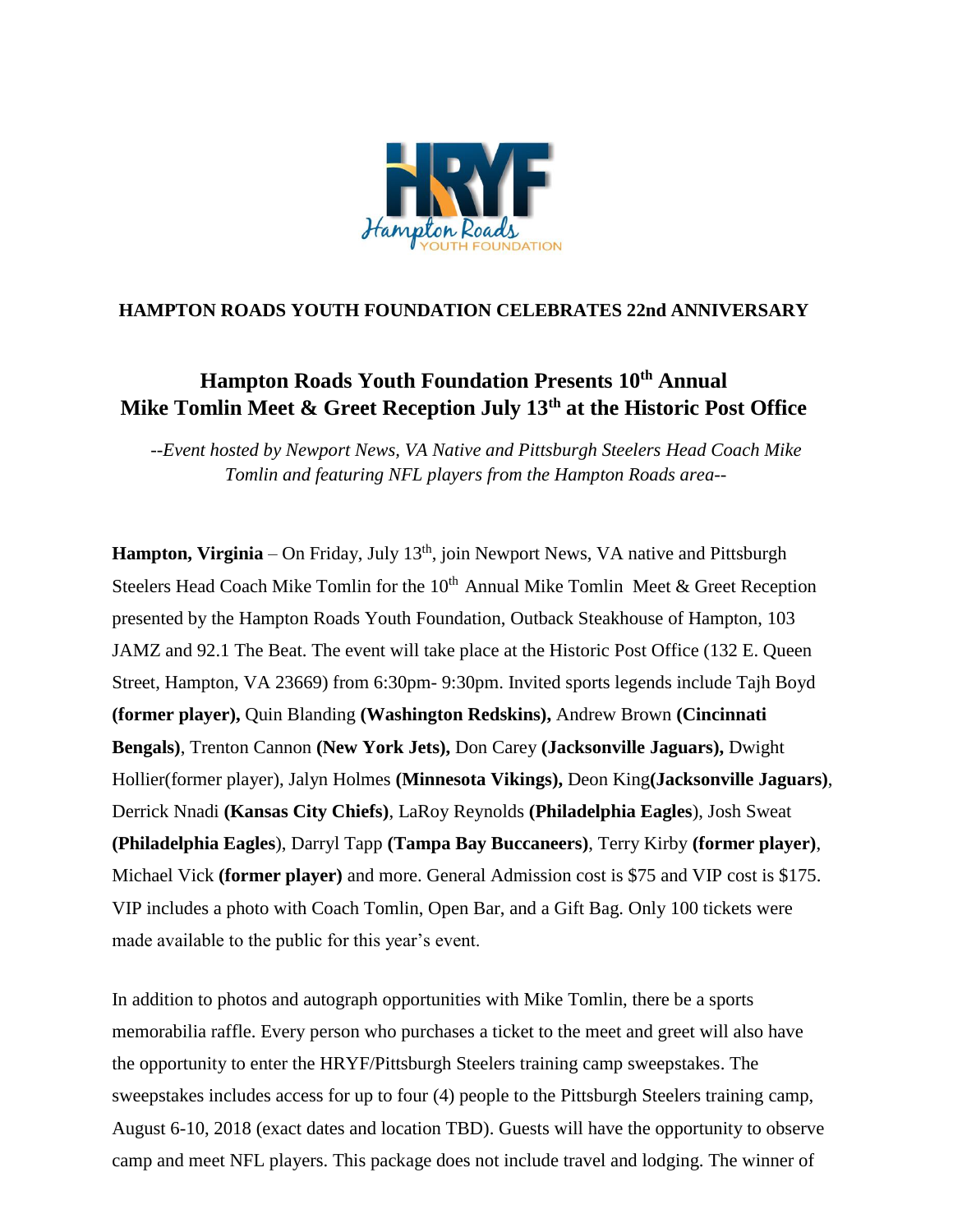the sweepstakes will be announced at the Meet  $\&$  Greet and get their photo taken with Mike Tomlin. Food and beverages will also be provided.

The 10<sup>th</sup> annual Mike Tomlin Meet & Greet Reception is held in conjunction with the  $22<sup>nd</sup>$ Annual Hampton Roads All-Star Football Camp. The camp will be held on July 13<sup>th</sup> and 14<sup>th</sup> on the campus of Christopher Newport University at Pomoco Field in Newport News, VA. The twoday camp (youth ages 8-13 and high school players) features NFL players and certified community high school coaches teaching basic offensive and defensive skills. Other elements include a symposium with NFL players, nutrition and conditioning presentations, college preparation discussion, dietary supplement facts, statistics of the dangers of performance enhancing drugs, and dialogue on the importance of academic excellence.

For more information on the  $10<sup>th</sup>$  Annual Mike Tomlin Meet & Greet Reception, please contact (757)/304-8172 or email hryfinfo@gmail.com . Please purchase tickets by visiting www.hryf.org.

Follow HRYF on Twitter, Instagram and Snapchat @HRYF757 or join our Facebook Fan Page at www.facebook.com/pages/Hampton-Roads-Youth-Foundation/149520258450966. Watch videos on You Tube at www.youtube.com/hryf.

## **Hampton Roads Youth Foundation**

Formed in 1997, the Hampton Roads Youth Foundation (HRYF) was established with the objective of providing educational, social, and economic programs for youth in the Hampton Roads communities. The HRYF has worked successfully with allies who believe, support, and stand for the same principles on which the organization was founded. From strategic partnerships to tireless volunteer labor, the HRYF has evolved to meet current social changes, while still remaining true to its original mission.

Partially bordered by the Hampton Roads harbor and Chesapeake Bay, Hampton, with the 344,000 sq. ft. Hampton Roads Convention Center and the award-winning Hampton Coliseum, is located in the center of Coastal Virginia and the Hampton Roads metropolitan area. Hampton is the site of America's first continuous English-speaking settlement, the site of the first arrival of Africans in English North America, and is home to such visitor attractions as the Virginia Air  $\&$